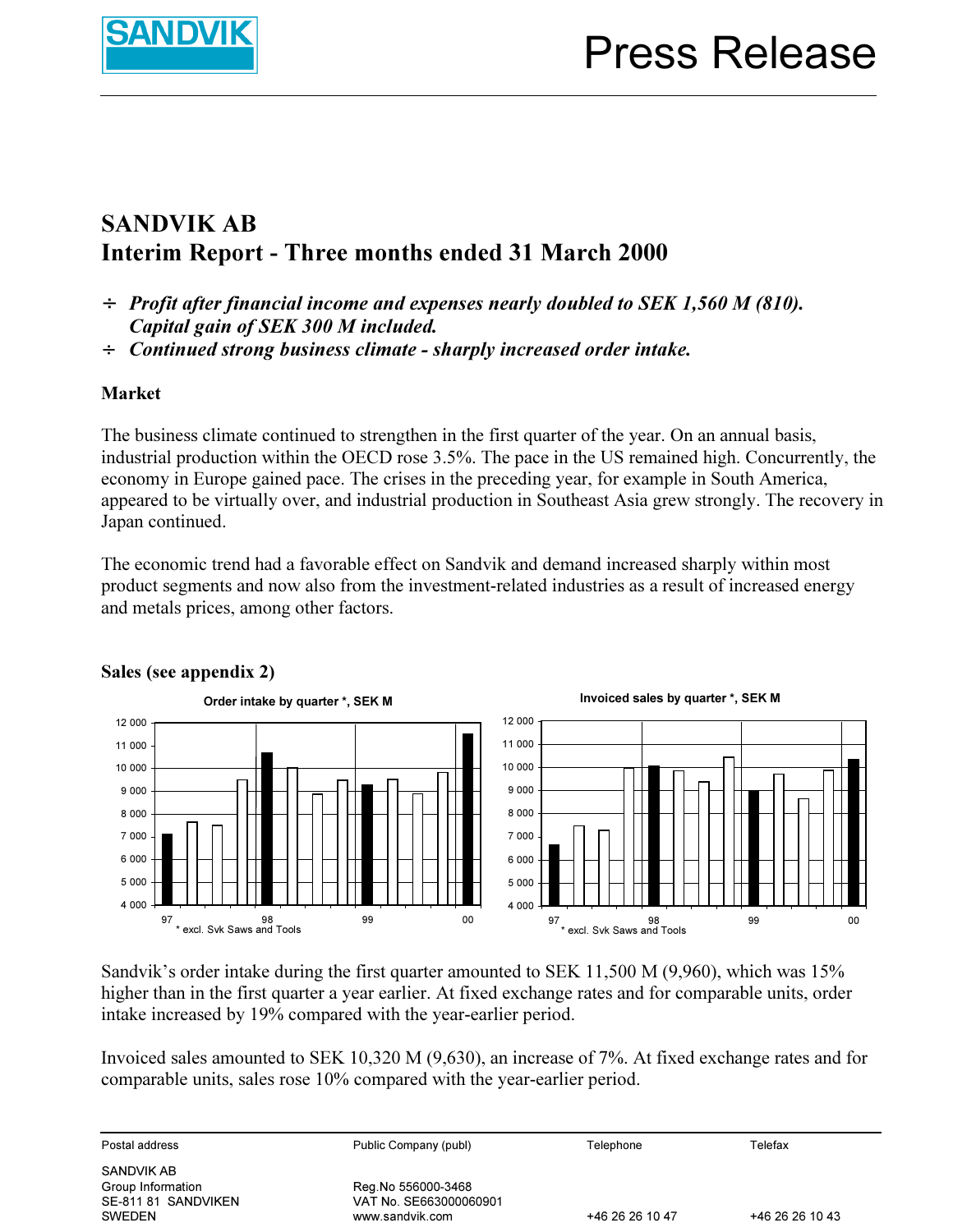Order intake increased in all markets. Demand in Europe strengthened, in the investment-oriented as well as consumer-related customer segments. The trend remained favorable in NAFTA, particularly for Sandvik Tooling and Sandvik Specialty Steels.

Demand in Brazil was favorable and the decline from the beginning of 1999 has now been fully recovered. Order intake in Asia and Australia continued to increase. It was strong in Southeast Asia and Korea for Sandvik Tooling and Sandvik Specialty Steels. Demand also increased for Sandvik Mining and Construction in Asia and Australia, due to higher activity within the mining industry.

#### Earnings (see appendix 1)

| 8 V V V                                                 | Q1 1999 | Q1 2000 | Change $\%$ |
|---------------------------------------------------------|---------|---------|-------------|
| Invoiced sales, SEK M                                   | 9,630   | 10,320  |             |
| Operating profit, SEK M                                 | 959     | 1,695   | 77          |
| as % of invoiced sales                                  | 10      | 16      |             |
| Operating profit excl. capital gain, SEK M              | 959     | 1,395   | 45          |
| as % of invoiced sales                                  | 10      | 14      |             |
| Profit after financial items, SEK M                     | 810     | 1,560   | 93          |
| as % of invoiced sales                                  | 8       | 15      |             |
| Profit after financial items, excl. capital gain, SEK M | 810     | 1,260   | 56          |
| as % of invoiced sales                                  | 8       | 12      |             |
| Net profit, SEK M                                       | 520     | 1,038   | 100         |
| as % of invoiced sales                                  |         | 10      |             |

Operating profit for the quarter amounted to SEK 1,695 M (959), up 77%. This included a capital gain of SEK 300 M from the sale of the Group's captive re-insurance company.

Excluding capital gain, operating profit rose 45% compared with the year-earlier period and was 14% of invoiced sales. The improvement was attributable mainly to higher sales volumes combined with rationalization measures and cost reductions.

Operating profit improved sharply in all business areas: Sandvik Tooling by 30%, Sandvik Mining and Construction 82% and Sandvik Specialty Steels by 118%.

Net financial expense was SEK -135 M (-149). Interest expenses were lower than in the year-earlier period, as a result of lower net debt.

Profit after net financial items was SEK 1,560 M (810).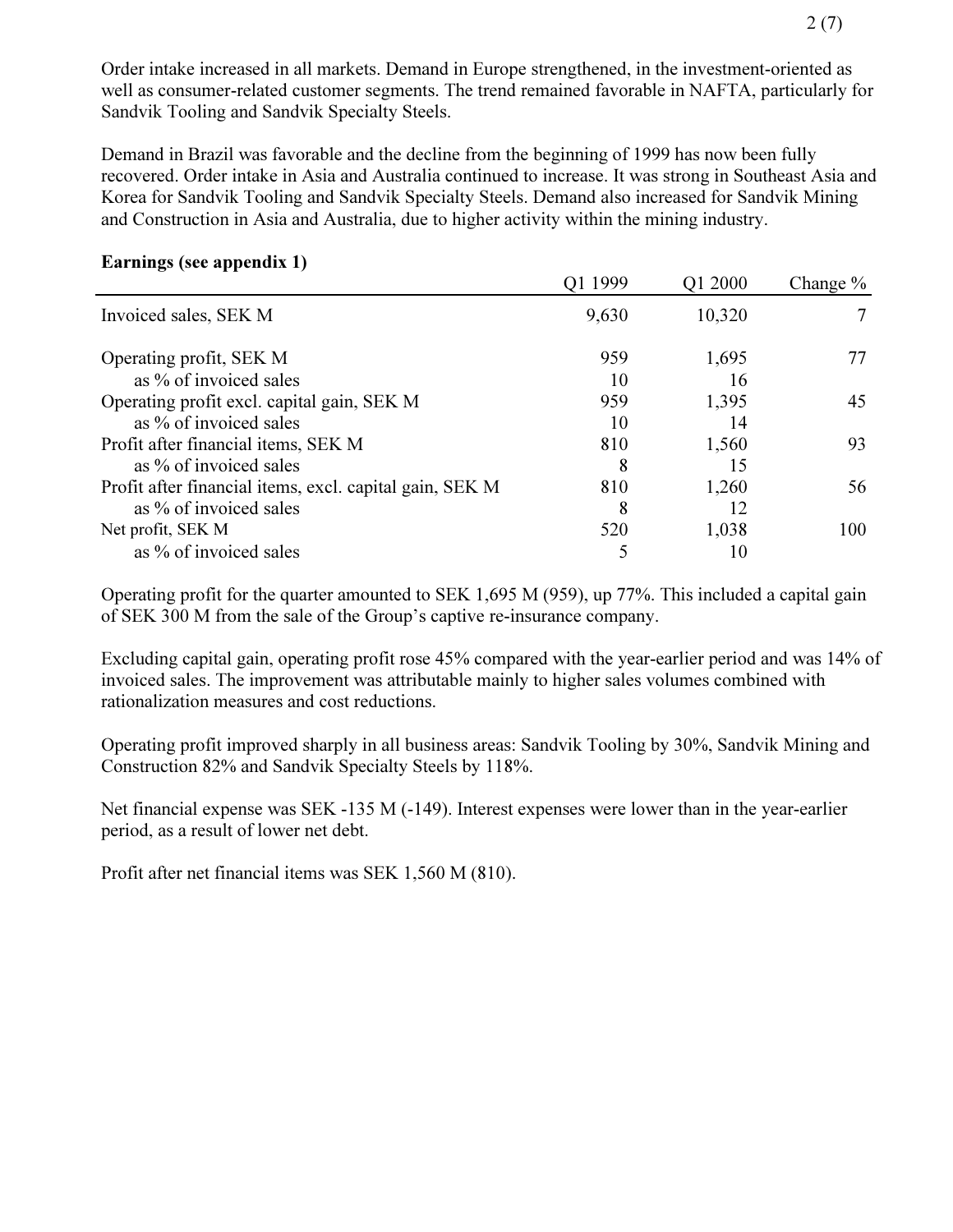3 (7)



Net profit amounted to SEK 1,038 M (520). Earnings per share were SEK 4.00 (2.00). Excluding capital gain, net profit amounted to SEK 738 M and earnings per share were SEK 2.90. Earnings per share during the most recent 12 months including capital gains amounted to SEK 16.00 (14.00 for full-year 1999). Return on net assets during the most recent 12 months was 16.4% (15.1% for full-year 1999) and return on shareholders' equity 13.2% (12.4%).

#### Structural changes

In the beginning of the year, Sandvik CTT acquired a former agent in the US, Titex Tools Inc., for the purpose of intensifying the marketing of Titex's application tools to advanced US industries.

In March 2000 Sandvik Mining and Construction reached an agreement on acquisition of the production of drilling rigs from two Austrian companies that are part of the Neuson Group. Annual sales are estimated at SEK 120 M.

A restructuring of the Group's re-insurance activities was initiated. During the quarter, the Group's captive company up to now was divested.

### Business areas (see appendix 2)

Sandvik's operations are concentrated around its three core businesses: Sandvik Tooling, Sandvik Mining and Construction and Sandvik Specialty Steels, areas in which the technology content is considerable and the Group occupies leading global positions in its selected niches. Sandvik Tooling includes Sandvik Coromant, Sandvik CTT and Sandvik Hard Materials and a small remaining distribution activity for Saws and Tools products on certain markets. Sandvik Specialty Steels comprises Sandvik Steel, Kanthal and Sandvik Process Systems.

Sandvik Tooling's invoiced sales amounted to SEK 3,818 M (3,326), an increase of 9% at fixed exchange rates and for comparable units . Sales to the engineering and automotive industries rose. Demand also increased in such customer areas as medical technology, die and mould and electronics. Order intake was SEK 4,057 M, 11% higher than in the preceding year. The trend was highly favorable in all markets, particularly in Germany, the US, Brazil and Asia. Sandvik Coromant posted record-high sales in the US.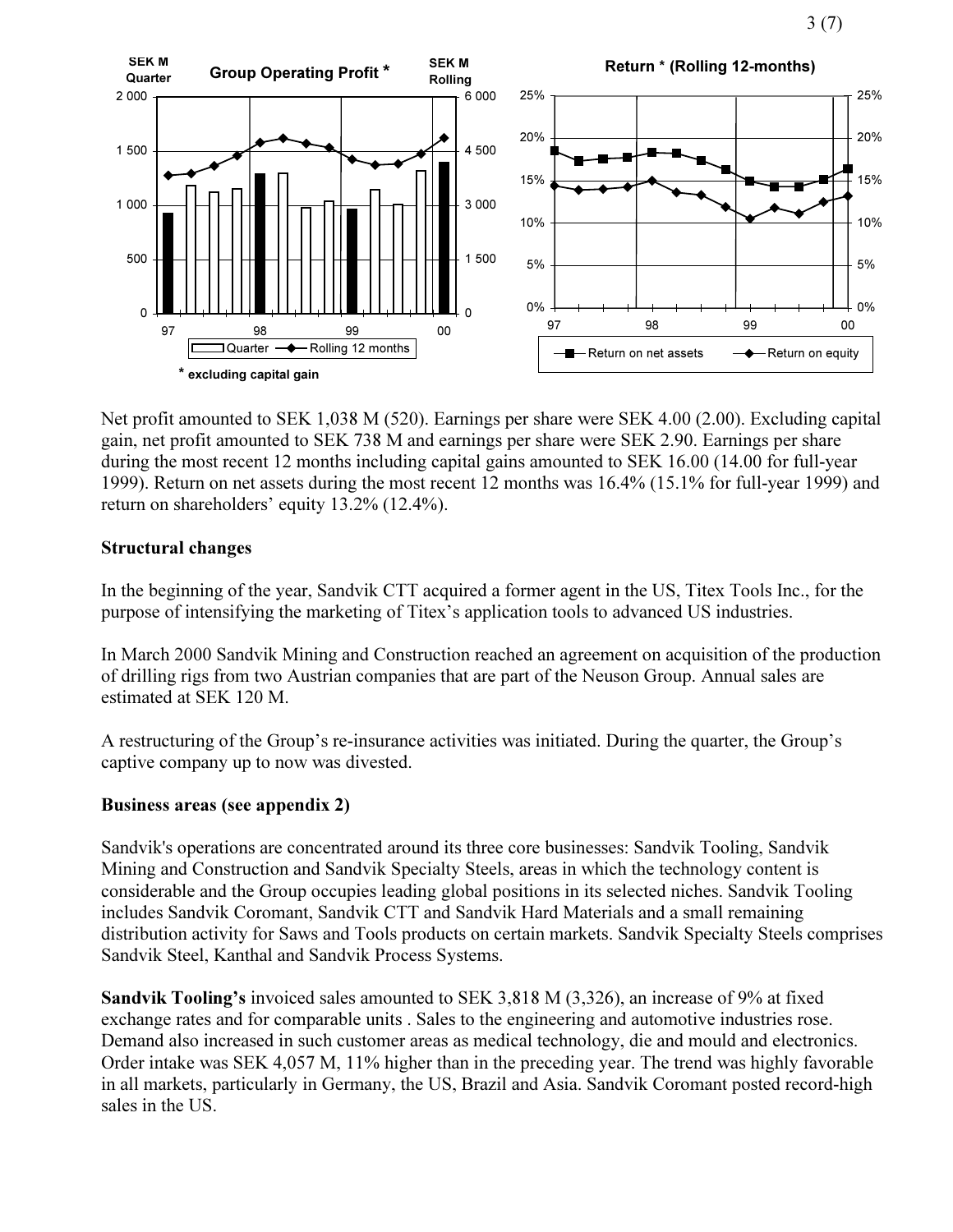Order intake included SEK 196 M and sales included SEK 175 M from the remaining activities of the former Saws and Tools area.

Operating profit amounted to SEK 800 M (614), corresponding to 21% of invoiced sales, which was an increase compared with 1999. The improvement was due mainly to higher volumes as well as the cost reductions implemented.

Sandvik Mining and Construction's invoiced sales amounted to SEK 2,248 M (2,101), up 4% at fixed exchange rates. The order intake improved considerably more and was SEK 2,722 M, 19% higher than a year earlier. The demand for machinery increased strongly and remained high for tools and spare parts. Activity in the mining industry increased and many former dormant projects were restarted, particularly in Eastern Europe, NAFTA, South America and Australia. The construction industry showed high activity while demand from the coal mining industry remained weak.

Operating profit amounted to SEK 209 M (115), corresponding to 9% of invoiced sales. The sharp improvement compared with the year-earlier quarter was due to higher capacity utilization and the effects of the ongoing restructuring program.

Sandvik Specialty Steel's invoiced sales amounted to SEK 3,319 M (2,733). The increase at fixed exchange rates for comparable units was 14%, of which 5% is attributable to higher alloy price additions. The positive trend in demand from the end of 1999 continued in the quarter and order intake was SEK 3,774 M, or 29% higher than in the preceding year and now also included investment-related tube products for the oil/gas, chemical and petrochemical industries. Demand remained favorable for consumer-related steel products. Demand for Kanthal's products from, among others, the electronics industry rose sharply. Prices for Sandvik Steel had still not recovered fully, but the trend continued to be positive.

Operating profit in the quarter amounted to SEK 267 M (123), 8% of invoiced sales. The improvement was achieved through higher sales volumes and the effects of the ongoing rationalization program.

### Capital expenditures

Group investments in property, plant and equipment amounted to SEK 360 M (438). Company acquisitions amounted to SEK 203 M.

### Strong position in IT

The Group's business areas in recent years have established advanced web solutions for customer relationship marketing and e-commerce. For example, Sandvik Coromant Norden introduced trading on the Internet in the mid-1999 and today conducts 20% of its sales in Sweden and Denmark via the Internet. During the first quarter this year, Sandvik Coromant, as a complement to the already high sales via EDI, introduced e-commerce on the US market. This concept will be successively introduced in other countries.

At the end of March it was announced that Sandvik will become a part-owner in a new venture-capital company, b-business partners. In addition to the main interests, ABB and Investor, the owners are a number of large Swedish industrial companies. The new company will invest in and develop companies in Europe that focus on e-business between companies. Through participation in b-business partners, Sandvik gains the opportunity to be actively involved in this expanding area.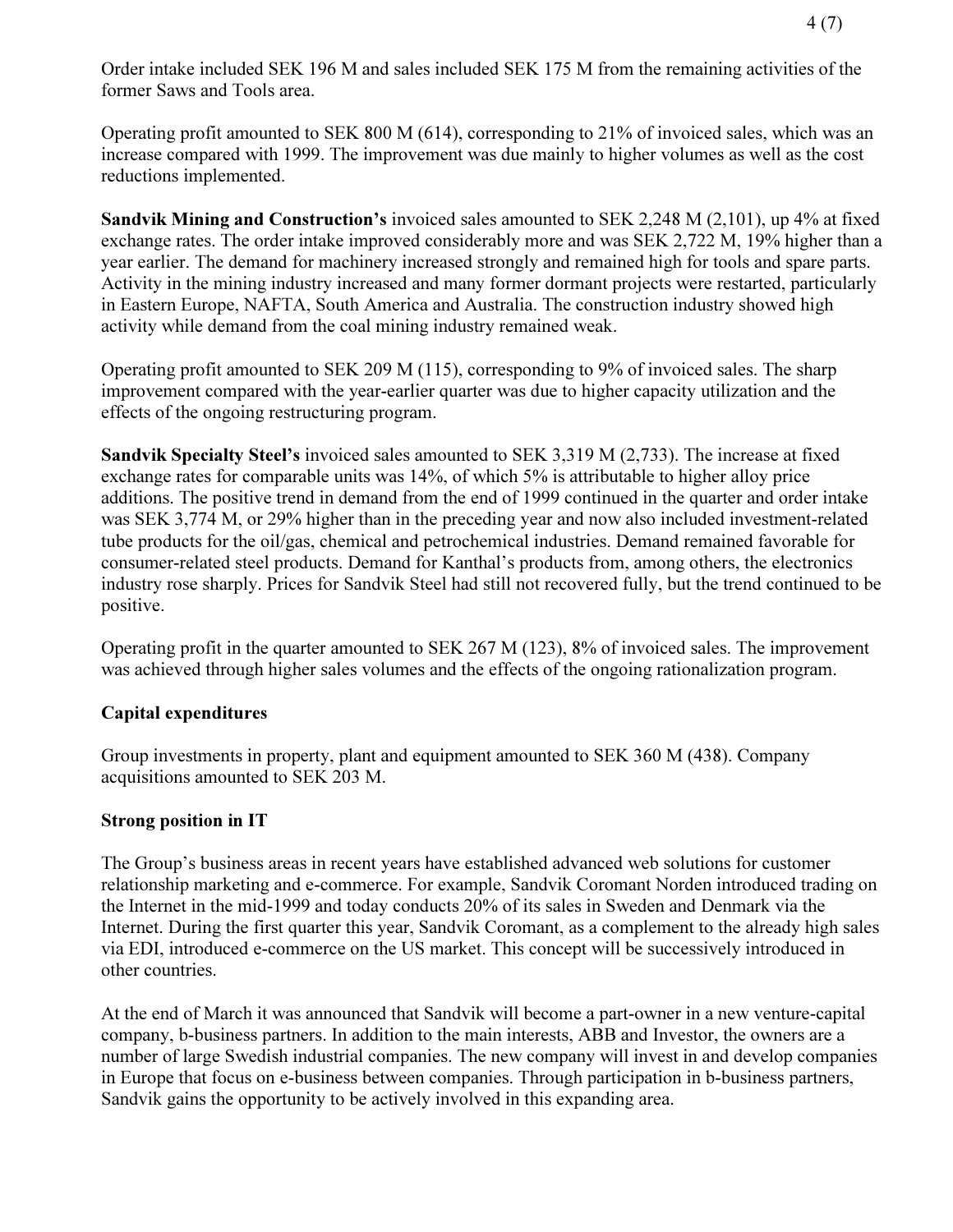## Financing and liquidity

Interest-bearing liabilities and provisions less liquid funds yielded net debt of SEK 6,133 M (6,014 at 31 December 1999). Liquid funds amounted to SEK 2,209 M (2,369) and loans totaled SEK 5,569 M (5,611). Cash flow from operating activities amounted to SEK 711 M. After capital expenditures, cash flow was a negative SEK 113 M.

The number of shares was 258,696,000. Shareholders' equity per share was SEK 81.10 (77.70 at 31 December 1999) and the equity/assets ratio 53% (52).

## Personnel

The number of employees in the Group at 31 March 2000 was 33,695 (33,870 at 31 December 1999), corresponding to a decline for comparable units of 175 since year-end 1999.

### Market outlook

The business climate is expected to remain strong throughout the rest of 2000.

Sandviken, 4 May 2000

SANDVIK AB; (publ) Clas Åke Hedström President and CEO

Appendices:

1. Group summary

2. Invoicing and operating profit

The interim report for the first quarter of 2000 is unaudited. The next interim report will be released on 9 August 2000 for the first six months of 2000.

For additional information, please call +46 (0)26-26 10 01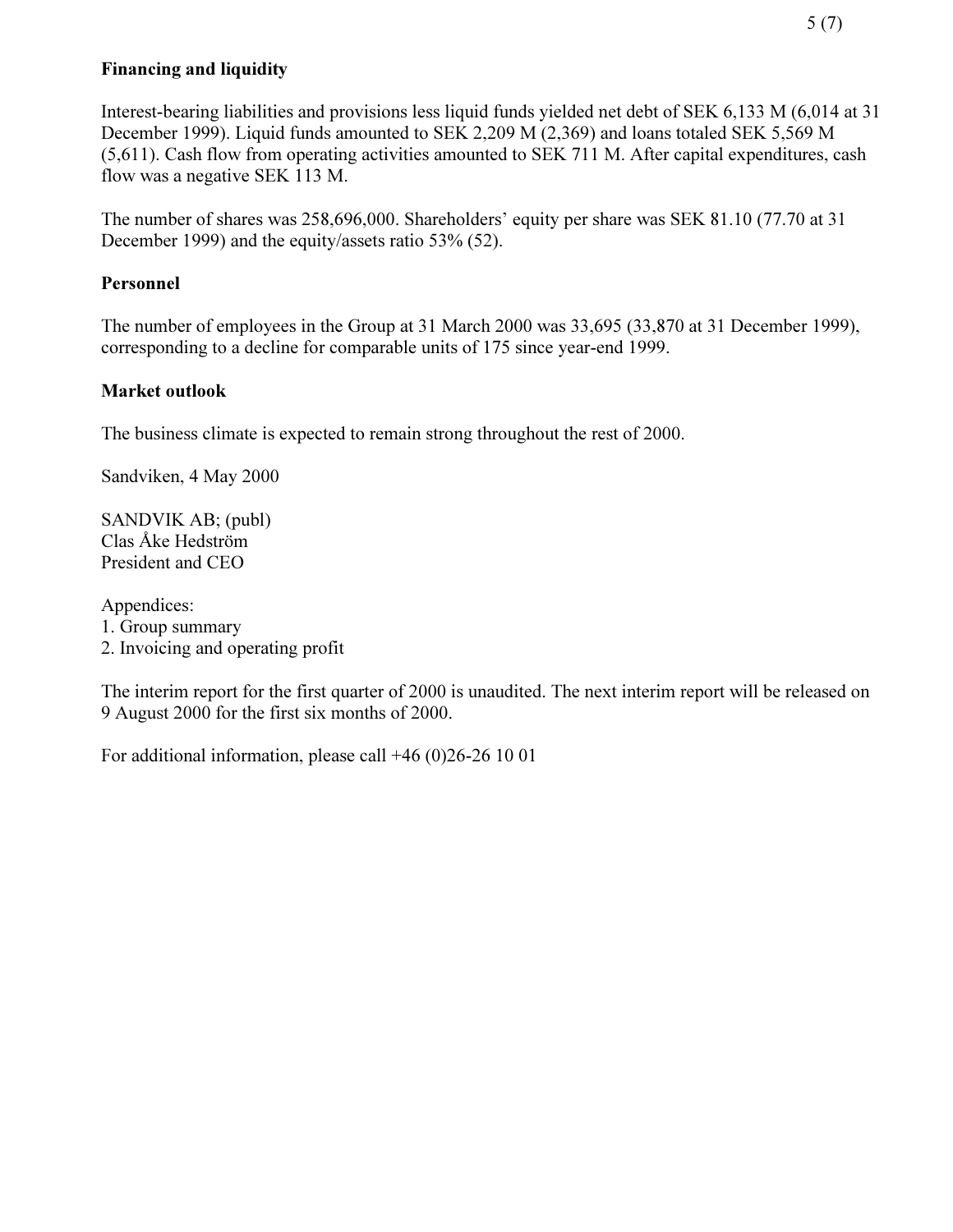| Group in summary, SEK M                                       |                  |          |         |
|---------------------------------------------------------------|------------------|----------|---------|
|                                                               | Q <sub>1</sub>   | Full-    | Q1      |
|                                                               |                  | year     |         |
| <b>Income statement</b>                                       | 1999             | 1999     | 2000    |
| Invoiced sales                                                | 9630             | 39 300   | 10 320  |
| Cost of goods sold                                            | $-6356$          | $-26297$ | $-6714$ |
| Gross profit                                                  | 3 2 7 4          | 13 003   | 3606    |
| Selling, general and administrative expenses                  | $-2313$          | $-8485$  | $-2197$ |
| Other operating income and expenses                           | $-2$             | $-93$    | $-14$   |
| Capital gain                                                  | $\boldsymbol{0}$ | 1625     | 300     |
| Operating profit                                              | 959              | 6 0 5 0  | 1695    |
| Financial income and expenses, net                            | $-149$           | $-585$   | $-135$  |
| Profit after financial income and expenses                    | 810              | 5 4 6 5  | 1560    |
| <b>Taxes</b>                                                  | $-252$           | $-1688$  | $-466$  |
| Minority interest                                             | $-38$            | $-157$   | $-56$   |
| Net profit                                                    | 520              | 3 6 20   | 1 0 38  |
|                                                               |                  |          |         |
| <b>Consolidated balance sheet</b>                             |                  |          |         |
| <b>Fixed assets</b>                                           | 19 603           | 18318    | 18 145  |
| Inventories                                                   | 10 261           | 10 040   | 10 265  |
| Current receivables                                           | 9 9 0 1          | 9 4 6 9  | 10 461  |
| Liquid assets                                                 | 1747             | 2 3 6 9  | 2 2 0 9 |
| <b>Total</b> assets                                           | 41 512           | 40 196   | 41 080  |
| Shareholders' equity                                          | 18 794           | 20 109   | 20 980  |
| Minority interests                                            | 890              | 888      | 949     |
| Interest-bearing provisions and liabilities                   | 9930             | 8 3 8 2  | 8 3 4 0 |
| Non-interest-bearing provisions and liabilities               | 11898            | 10817    | 10811   |
| Total provisions, liabilities and shareholders' equity        | 41 5 12          | 40 196   | 41 080  |
| <b>Summary cash-flow statement</b>                            |                  |          |         |
| Profit after financial items                                  | 810              | 5 4 6 5  | 1560    |
| Items not affecting cash flow                                 | $-3$             | $-1892$  | $-138$  |
| Reversal of depreciation                                      | 499              | 2 2 7 3  | 556     |
| Taxes paid                                                    | $-241$           | $-1524$  | $-527$  |
| Change in working capital                                     | $-224$           | $-928$   | $-740$  |
| Cash flow from operations                                     | 841              | 3 3 9 4  | 711     |
| Investments, acquisitions and divestments                     | $-648$           | 1 3 1 6  | $-824$  |
| Cash used in financial activities, change of loans, dividends | $-231$           | $-4133$  | $-41$   |
| Net cash flow                                                 | $-38$            | 577      | $-154$  |
|                                                               |                  |          |         |
| <b>Key figures</b>                                            |                  |          |         |
| Order intake, SEK M                                           | 9 9 6 0          | 39 650   | 11 500  |
| Earnings per share excluding capital gain, SEK*               | 7.30             | 9.00     | 9.90    |
| Earnings per share including capital gain SEK*                | 7.30             | 14.00    | 16.00   |
| Return on net assets excluding capital gain*                  | 14.9%            | 15.1 %   | 16.4 %  |
| Return on shareholders' equity including capital gain*        | 10.5 %           | 12.4 %   | 13.2 %  |
|                                                               |                  |          |         |

\* Rolling 12 months